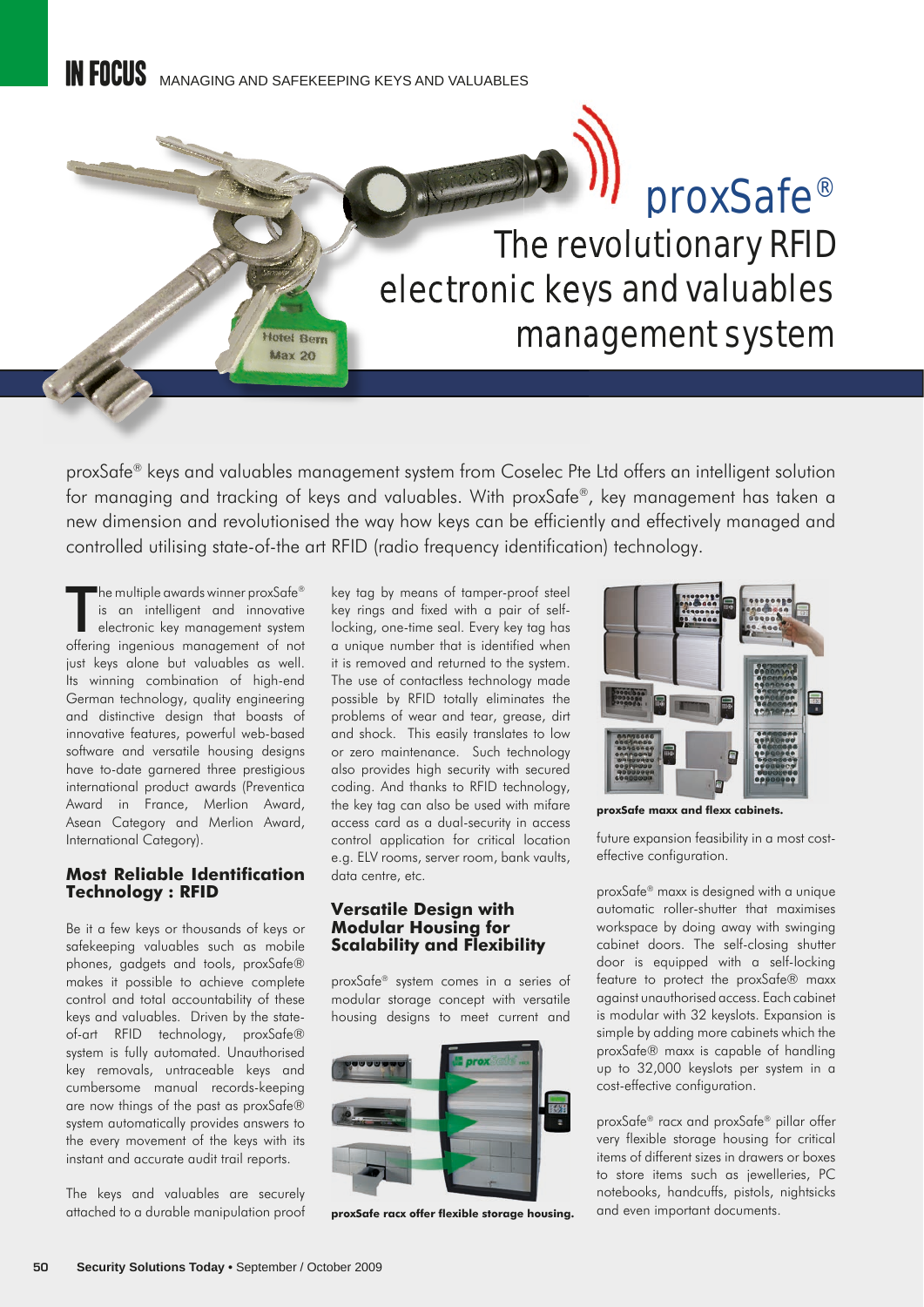proxSafe® flexx is a flexible modular solution, allowing you to create any system size for your own perfect solution by combining various types of housings and key panels. Any size system from eight keyslots to thousands with numerous configurations can be realised. The key panels also come with flexible slot densities to allow safe-keeping of oddsized items, small bunches and even very large bunches of keys. The cabinet door can be constructed of solid panels or with clear window panes.



**Key panels come with flexible slot densities.** 

The flexible standard 9" key panels also provide the most ideal solution for management of critical keys in data centre. These key panels can be easily mounted on server racks in one simple configuration. This allows such data centres to enjoy huge cost-savings and significantly maximise their workspace.



**Key panels can be easily mounted on server racks.**



**proxSafe multiple cabinets can be connected to PCs and networks.**

#### **TCP/IP Network**

Operation of multiple key cabinets, be it proxSafe® maxx, flexx, racx or combination of the different system designs, can be easily connected to PCs, networks (LAN, WAN, VPN), or access control systems. The open 'debus' communication protocol allows direct integration into other systems.

#### **Control Terminal**

All information about users, keys and access rights are stored in the powerful Control Terminal which instantaneously synchronises with the PC/server. The Terminal can be accessed via contactless card, PIN Number or even biometrics.

The new C4 Terminal now comes with more rugged keypad and bright visual LED display. The Terminal a u t o m a t i c all y registers information on who has taken/ returned which key at what time. This information builds into an easily managed database



**C4 Terminal.**

(SQL) that gives immediate traceability of which person is responsible for each key at any given time.

In keeping abreast with the latest technology, another model Terminal has been launched with touch screen



features, HTML Java based platform and with the feasibility of integrating with third party system. The firmware can also support different international languages, e.g.

**Touch screen Terminal.**

Chinese, German, Japanese, Korean, Malay, Russian, etc.

## **User-Friendly Web-based Software with Powerful Features**

A simple user interface complemented by various software wizards offers fast and simple configuration of users, keys and schedules. With a few mouse clicks, user can assign access rights to the items stored in the proxSafe® System.

Another innovation is the powerful webbased software capability allowing the authorised administrator to administer the system via their Virtual Private Network (VPN), thus offering more control to the administrator through the web browser. The software allows the administrator to remotely release any keys via the web browser without the need to be physically at the system. The software also comes with an automatic backup feature to backup all transacted data.

Another important feature, the 'Six-Eyes Principles', is the assignment of single,